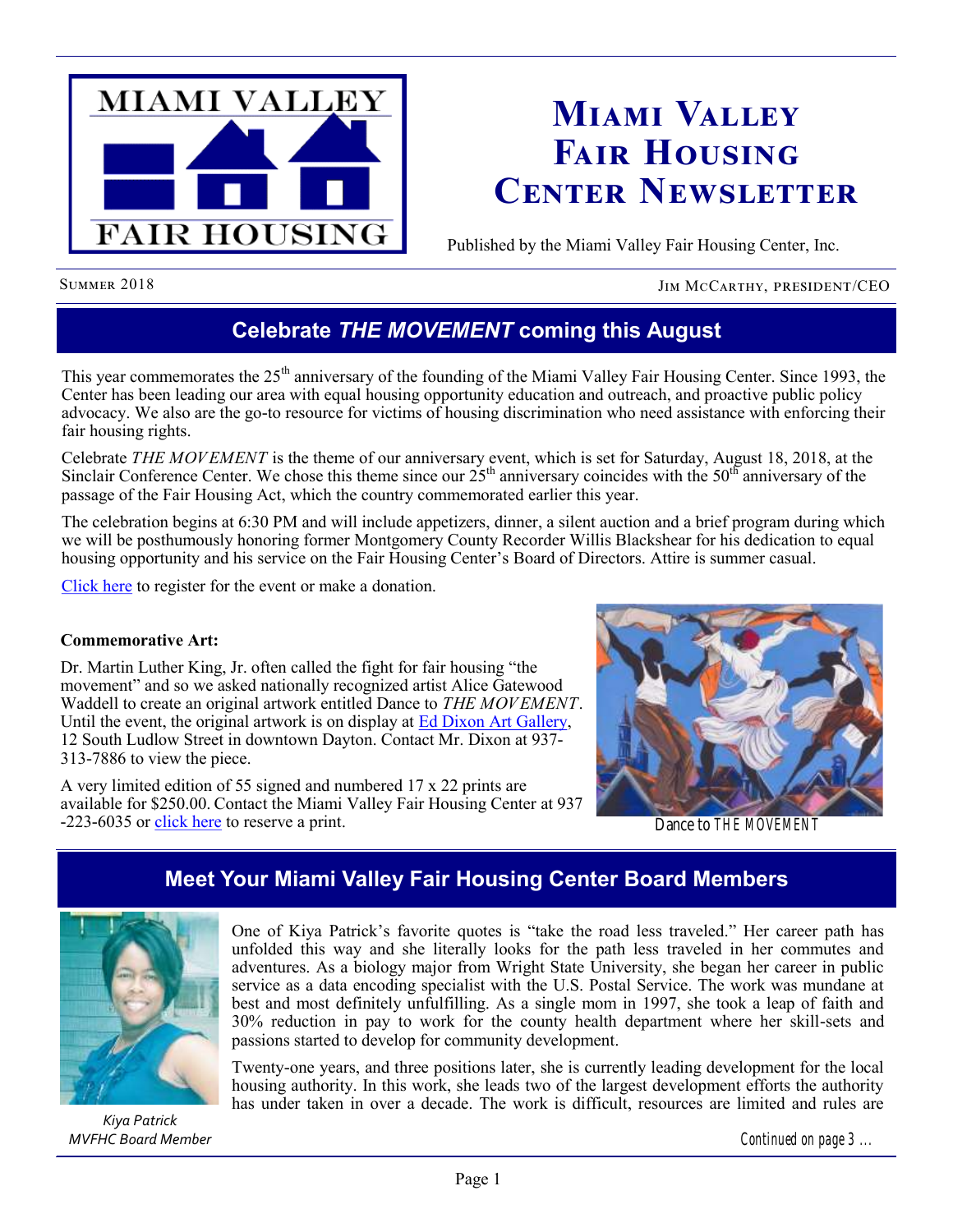## **\$50,000 grant awarded for education and outreach**

The Miami Valley Fair Housing Center is pleased to announce that the Center is the recipient of a \$50,000 grant from the Harry A. Toulmin, Jr., and Virginia B. Toulmin Fund of The Dayton Foundation. The grant will

sustain the Fair Housing Center's education and outreach program throughout the Miami Valley region.

"We are grateful for this support that enables us to continue teaching the general public about their rights under fair housing laws and housing professionals about their responsibilities under these laws," said Jim McCarthy, President/CEO.

Fair housing education and outreach is a critical component to realizing equal housing opportunity and reducing residential segregation. It teaches individuals to recognize discrimination, and encourages compliance by housing providers. A 2015 regional analysis found high segregation in the Dayton area,

barriers to housing for people with disabilities, and the need for addition of affordable housing in well-resourced areas of opportunity.



"This grant is critically important to the core mission of the Fair Housing Center," said Ronald Jackson, Chair of the Fair Housing Center's Board of Directors, "and ensures that our important work continues in spite of a loss of federal funding this year."

> With this funding, the center will focus on renters, homebuyers and housing providers, with the goal of reaching low and middle income households, people of color, immigrants, families with children, and people with disabilities to educate them on how to assert their rights under the federal and state Fair Housing Acts.

> In 2010, Virginia B. Toulmin gave a \$26.4 million dollar legacy gift to The Dayton Foundation in her name and that of her late husband, Col. Harry A. Toulmin, Jr. The gift is the largest single gift since the Foundation's establishment in 1921. Mrs. Toulmin had called Dayton home for over 41 years and said that she

and her husband had a very happy and successful life here and wanted to give something back.

# **Photos from MVFHC's Fair Housing Month Celebration**



Andrew Sims, CEO Dayton REALTORS®, delivers his opening remarks



Marie Kindrick Award Winner Nicholas Popadyn



250 attendees enjoy their lunch prior to the keynote presentation and awards



Marie Kindrick Award Winner Stephen Ross accepting for Glenna Mae Ross



Ronald Jackson, MVFHC Board Chairperson, and artist Alice Gatewood Waddell



Marie Kindrick Award Winner Veronica Bedell-Nevels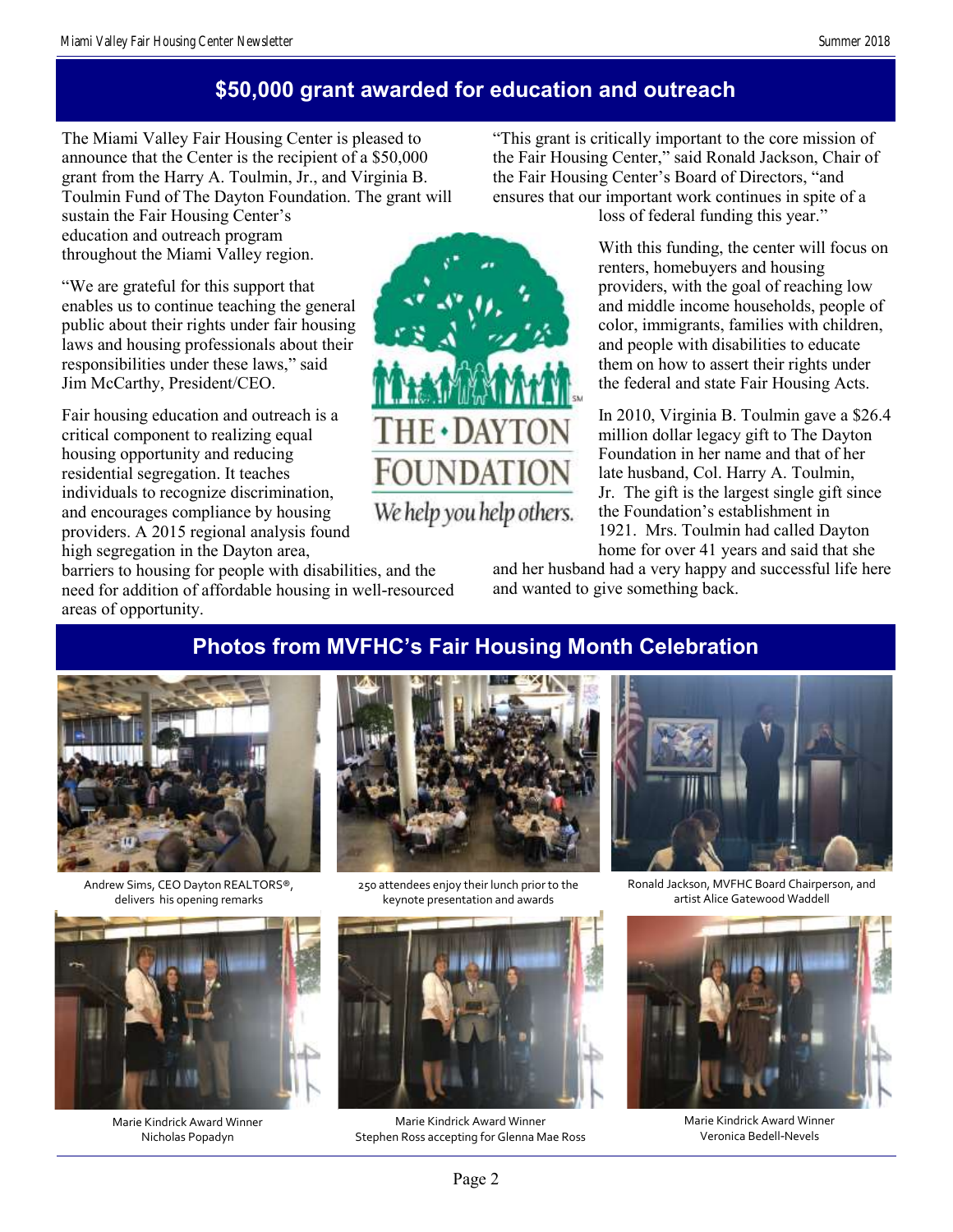# **Montgomery County Recorder's Office Fraud Alert Notification System**



Enroll today in the FREE Montgomery County Fraud Alert Notification (FAN) System



The Montgomery County Recorder's Office has recently implemented a Fraud Alert Notification (FAN) System to combat property fraud. This **FREE** service can be used by property owners to obtain notification by email or correspondence when a document is recorded that is associated with your property. Homeowners or investors must register in order to be notified.

From 2008 until present day, property fraud has plagued many communities and surrounding areas within the Southern District of Ohio, which is the same district our Montgomery County resides. In 2016, six suspects throughout Hamilton County were involved in taking possession of real estate by filing fraudulent deeds, liens, and other false documents. Three of those suspects remain at large. Since 2017, the Deed Transfer Division of the Montgomery County Auditor's Office has referred at least a dozen suspected deed fraud occurrences to law enforcement officials for criminal investigation.

Registration is a quick process that can be accomplished by either going online at [www.mcrecorder.org](http://www.mcrecorder.org) or visiting the Montgomery County Recorder's Office between 8 AM to 5 PM weekdays on the 5th Floor of the County Administration Building.

# **More photos from MVFHC's Fair Housing Month Celebration**



Attendees review the Chicago Freedom March Exhibit on Thursday, April 4, 2018

L to R: Andrew Sims, CEO Dayton REALTORS®, Bernard Kleina, Ronald Jackson, MVFHC Board Chair

Bernard Kleina, Civil Rights Activist and Artist, delivers his Keynote Presentation

#### *Kiya Patrick continued from page 1 ...*

extremely complex, however the results are rewarding. She is motivated by visualizing and seeing real improvements in communities and in the families that need support the most. She is also fortunate to serve with talented, passionate and mission driven colleagues and partners that fuel her motivation for public service and community development.

She has lived in the Miami Valley for 41 years, been married for 20 years (this year), with two young adult children. She is entering her 4<sup>th</sup> year of official board service with the MVFHC Board, but has been a supporter of the mission for 11 years. The mission of MVFHC is more important than ever in this current political and social climate. She is proud to serve with such a committed and talented team of staff and fellow board members.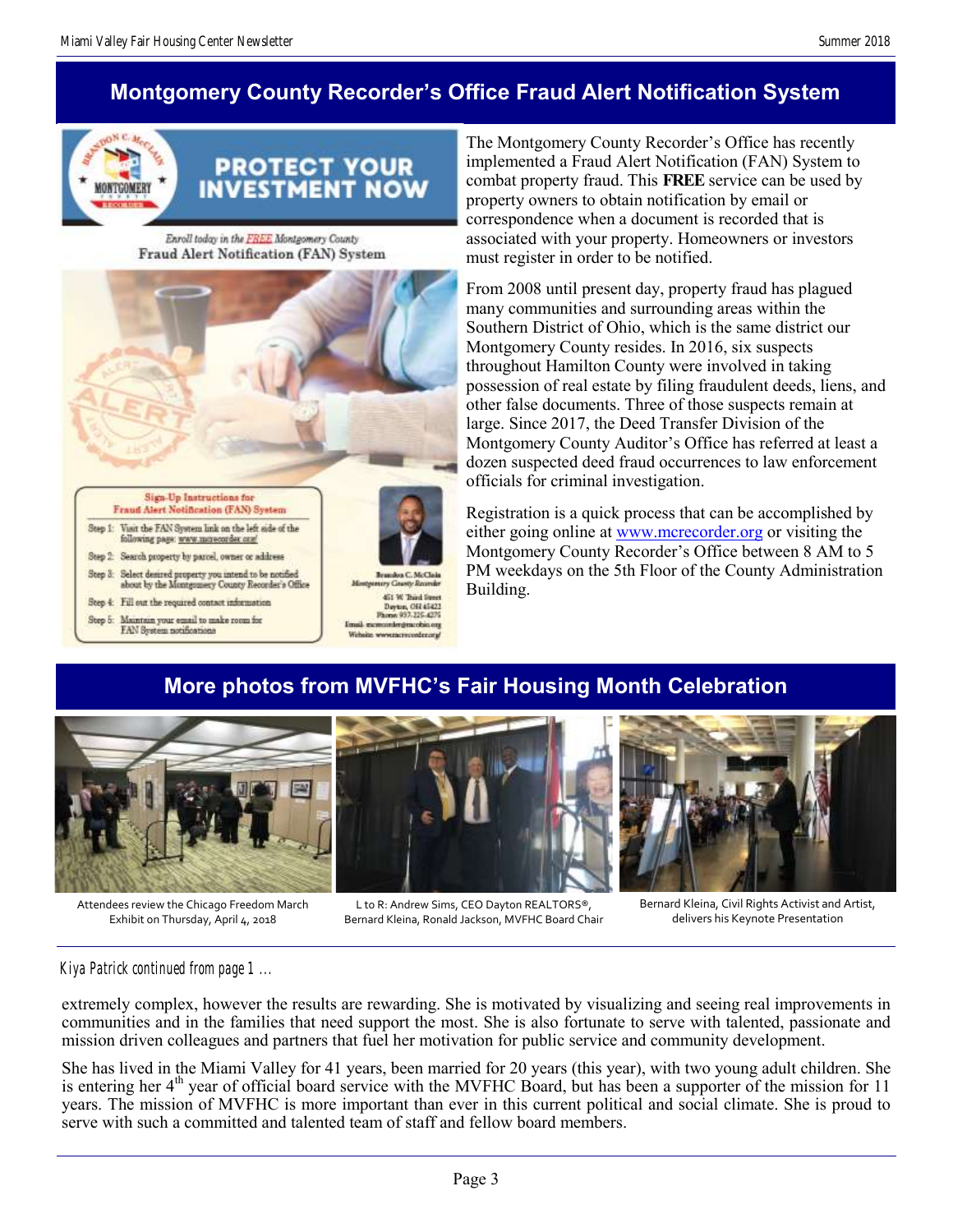# **Fair Housing Update: What happens when you file a fair housing complaint?**

HUD will notify you when it receives your complaint. Normally, HUD also will:

- $\checkmark$  Notify the alleged violator of your complaint and permit that person to submit an answer
- Investigate your complaint and determine whether there is reasonable cause to believe the Fair Housing Act has been violated
- $\checkmark$  Notify you if it cannot complete an investigation within 100 days of receiving your complaint

#### **Conciliation**

HUD will try to reach an agreement with the person your complaint is against (the respondent). A conciliation agreement must protect both you and the public interest. If an agreement is signed, HUD will take no further action on your complaint. However, if HUD has reasonable cause to believe that a conciliation agreement is breached, HUD will recommend that the Attorney General file suit.

#### **Complaint Referrals**

If HUD has determined that your state or local agency has the same fair housing powers as HUD, HUD will refer your complaint to that agency for investigation and notify you of the referral. That agency must begin work on your complaint within 30 days or HUD may take it back.

#### **What if You Need Help Quickly?**

If you need immediate help to stop a serious problem HUD may authorize the Attorney General to go to court to seek temporary or preliminary relief, pending the outcome of your complaint, if:

- $\checkmark$  Irreparable harm is likely to occur without HUD's intervention
- $\checkmark$  There is substantial evidence that a violation of the Fair Housing Act occurred

Example: A builder agrees to sell a house but, after learning the buyer is black, fails to keep the agreement. The buyer files a complaint with HUD. HUD may authorize the Attorney General to go to court to prevent a sale to any other buyer until HUD investigates the complaint.

*The information in this article was collected by John Zimmerman, VP Miami Valley Fair Housing Center from resources from HUD. To view more information go to <https://portal.hud.gov> and use these search words: "Fair Housing-It's Your Right."*

### **Fair Housing Update: What happens after a complaint investigation?**

If, after investigating your complaint, HUD finds reasonable cause to believe that discrimination occurred, it will inform you. Your case will be heard in an administrative hearing within 120 days, unless you or the respondent want the case to be heard in Federal district court. Either way, there is no cost to you.

#### **The Administrative Hearing:**

If your case goes to an administrative hearing HUD attorneys will litigate the case on your behalf. You may intervene in the case and be represented by your own attorney if you wish. An Administrative Law Judge (ALA) will consider evidence from you and the respondent. If the ALA decides that discrimination occurred, the respondent can be ordered:

- $\checkmark$  To compensate you for actual damages, including humiliation, pain and suffering.
- $\checkmark$  To provide injunctive or other equitable relief, for example, to make the housing available to you.
- $\checkmark$  To pay the Federal Government a civil penalty to vindicate the public interest. The maximum penalties are \$16,000 for a first violation and \$70,000 for a third violation within seven years.
- $\checkmark$  To pay reasonable attorney's fees and costs.